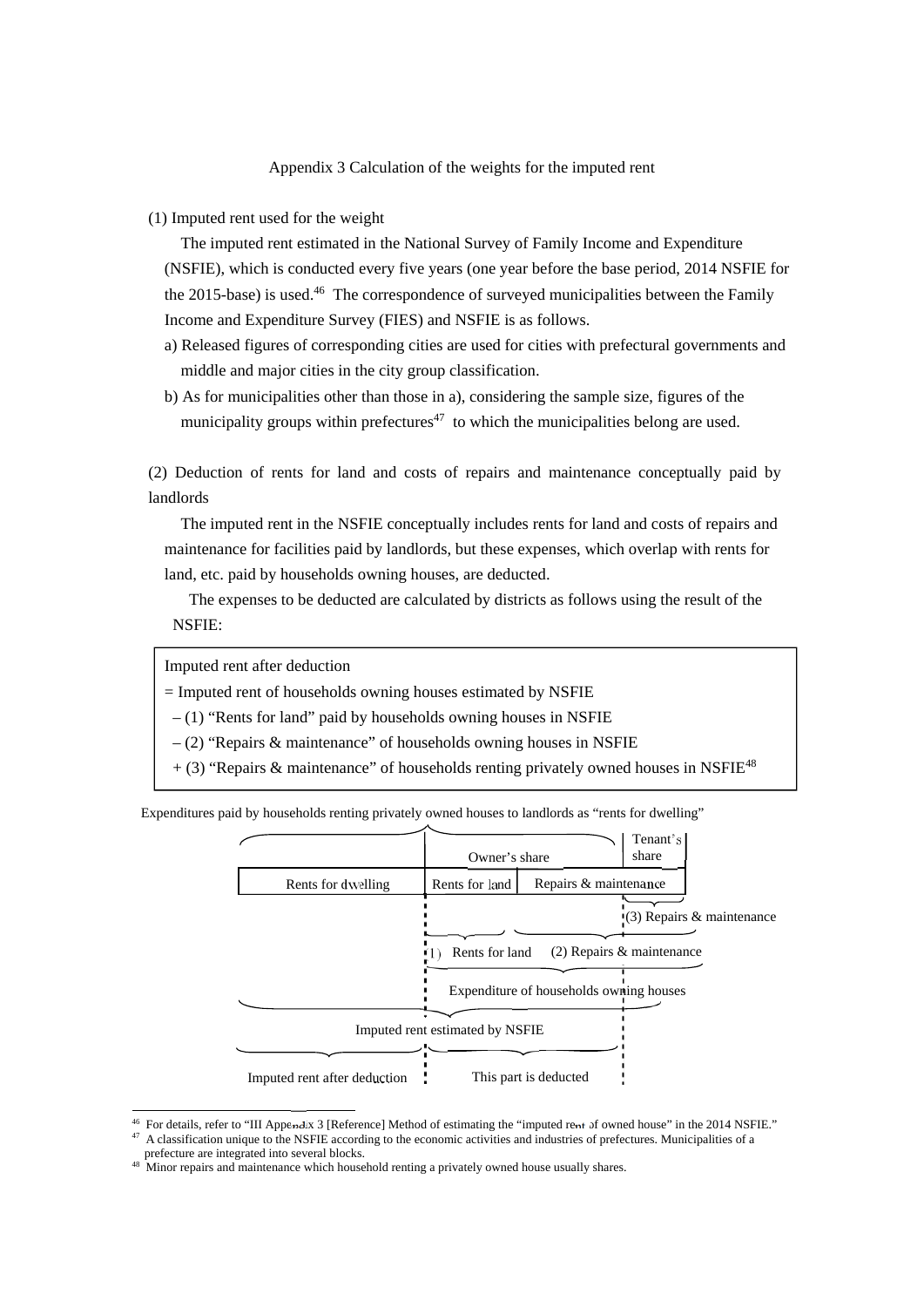#### (3) Level adjustment

a) Adjustment to the FIES base

The FIES-based imputed rent from September to November 2014<sup>49</sup> is given by multiplying the adjustment rate obtained from the formula shown below by the NSFIE-based imputed rent after the deduction calculated in (2).

Adjustment rates are calculated by district and applied to all municipalities in each districts.

|                     | Average living expenditure of FIES<br>from September to November 2014 |              |
|---------------------|-----------------------------------------------------------------------|--------------|
| Adjustment rate $=$ | Living expenditure of 2014 NSFIE                                      | $\times$ 100 |

### b) Adjustment to 2015 average

The imputed rent calculated in a), which is an estimated value from September to November 2014, is multiplied by the rate of change of the CPI (hereinafter referred to as "CPI rate of change") given by the formula shown below. 2010-base indices for "imputed rent" are used for this calculation.

Indices used for calculating the CPI rate of change are those by district to which the municipalities belong.



#### (4) Computation of imputed rent per household

Imputed rent obtained in (3) is a rent per household owning a house. To obtain the imputed rent per household of all household including households renting houses, it is multiplied by the house ownership rate.

The house ownership rate is applied to the results of the 2013 Housing and Land Survey (a fundamental statistical survey pursuant to the Statistics Act, hereinafter referred to as "Housing Survey") as follows:

- a) For 21 major cities<sup>50</sup>, the house ownership rate of that city is used.
- b) For municipalities other than the above, the house ownership rate of a prefecture (excluding the 21 major cities), to which the municipality belong, is used.

-

Since the survey period of the 2014 NSFIE is from September to November 2014.

<sup>50</sup> Government ordinance-designated cities as of October 1, 2013 (Sapporo-shi, Sendai-shi, Saitama-shi, Chiba-shi, Yokohama-shi, Kawasaki-shi, Sagamihara-shi, Niigata-shi, Shizuoka-shi, Hamamatsu-shi, Nagoya-shi, Kyoto-shi, Osaka-shi, Sakai-shi, Kobe-shi, Okayama-shi, Hiroshima-shi, Kitakyushu-shi, Fukuoka-shi and Kumamoto-shi) and Ku-area of Tokyo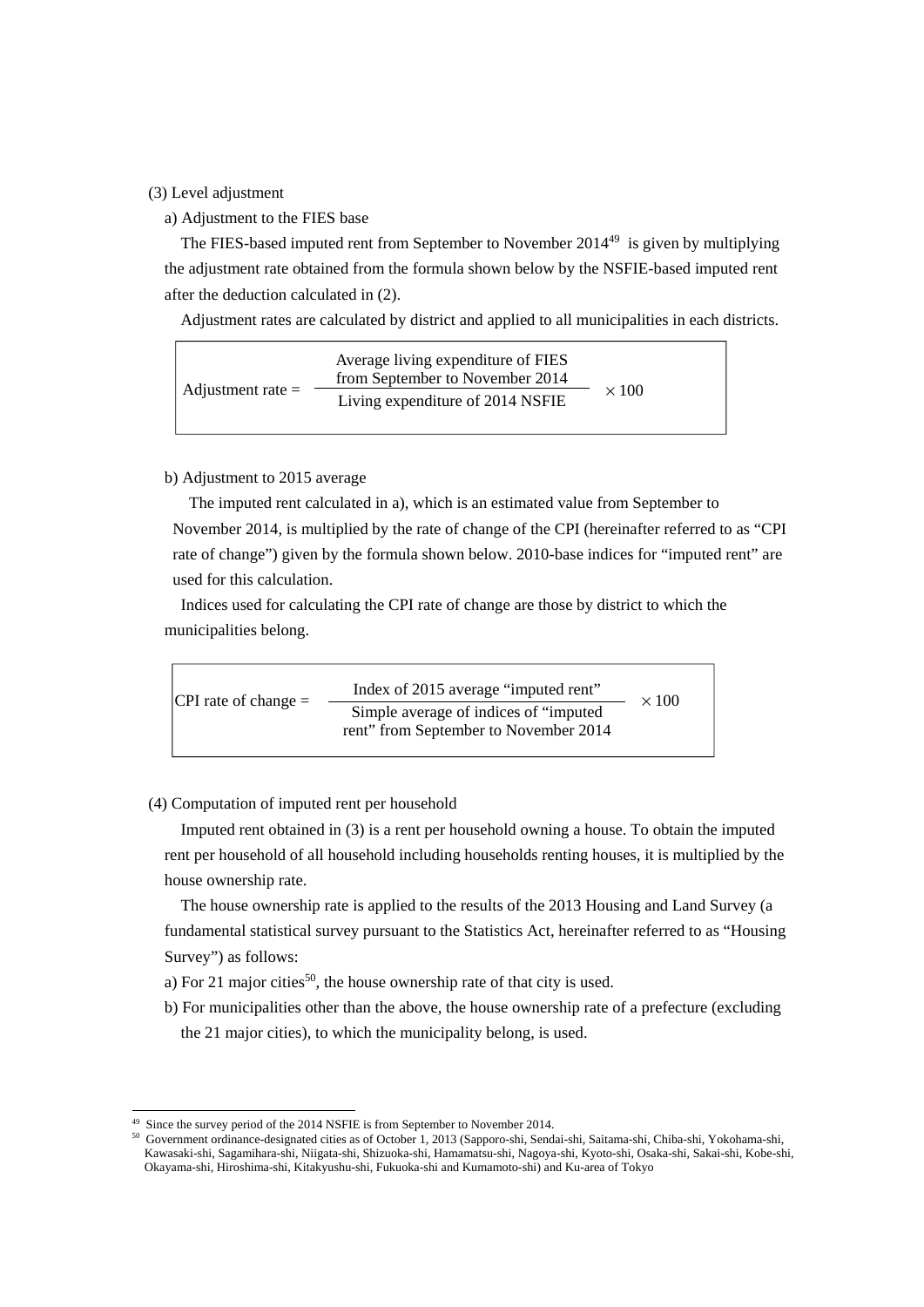#### (5) Division of imputed rent

As the "Imputed rent" index is calculated from four classes, "Small wooden house," "Medium wooden house," "Small non-wooden house" and "Medium non-wooden house," the imputed rent of owned house obtained in (4) is divided into four classes using the rate of division for each municipality, obtained from the results of the Housing Survey, to find the weights by class.

The rate of division for Okinawa Prefecture is unified within the prefecture.

[Reference] Method of estimating the "Imputed rent of owned house" in the 2014 NSFIE

To estimate the imputed rent for owned houses, individual data for private rental houses (with exclusive use of facilities) were derived from the Housing Survey conducted in October 2013, and Japan was divided into 4 blocks (districts for estimation). Then a regression equation was developed using structure of dwelling, year of construction and total floor space, etc. as explanatory variables for each district and coefficients were determined using the least-square method.

| $\leq$ Regression equation $\geq$                                              |
|--------------------------------------------------------------------------------|
| $\ln \frac{y(i)}{S} = \left( a_i + \sum_i b_{i,j} x_{i,j} + c_i \ln S \right)$ |
| $y(i)$ : Rent (yen) in the district for estimation ( <i>i</i> )                |
| <i>i</i> : District for estimation                                             |
| 1 Tokyo-to                                                                     |
| 2 Three prefectures in Kanto (Saitama-ken, Chiba-ken, Kanagawa-ken)            |
| 3 Three prefectures in Kinki (Kyoto-fu, Osaka-fu, Hyogo-ken)                   |
| 4 Other prefectures                                                            |
| $x_{i,j}$ : Dummy variables representing housing characteristics               |
| S: Total floor space $(m^2)$ *Area excluding the space for business use        |
| $a_i$ , $b_{i,i}$ , $c_i$ : Partial regression coefficients                    |

Next, a household owning a house was taken from the households surveyed in the National Survey of Family Income and Expenditure (NSFIE). Housing characteristics of such household were fitted into the above regression equation to obtain the estimated amount of rent. This value, multiplied by the ratio of the 2010-base CPI of "house rent, private" for Japan in October 2014 (conduct of NSFIE) and that in October 2013 (conduct of Housing Survey), was taken as the imputed rent of that household.

Tables 1 and 2 show the dummy variables and partial regression coefficients used in the estimation.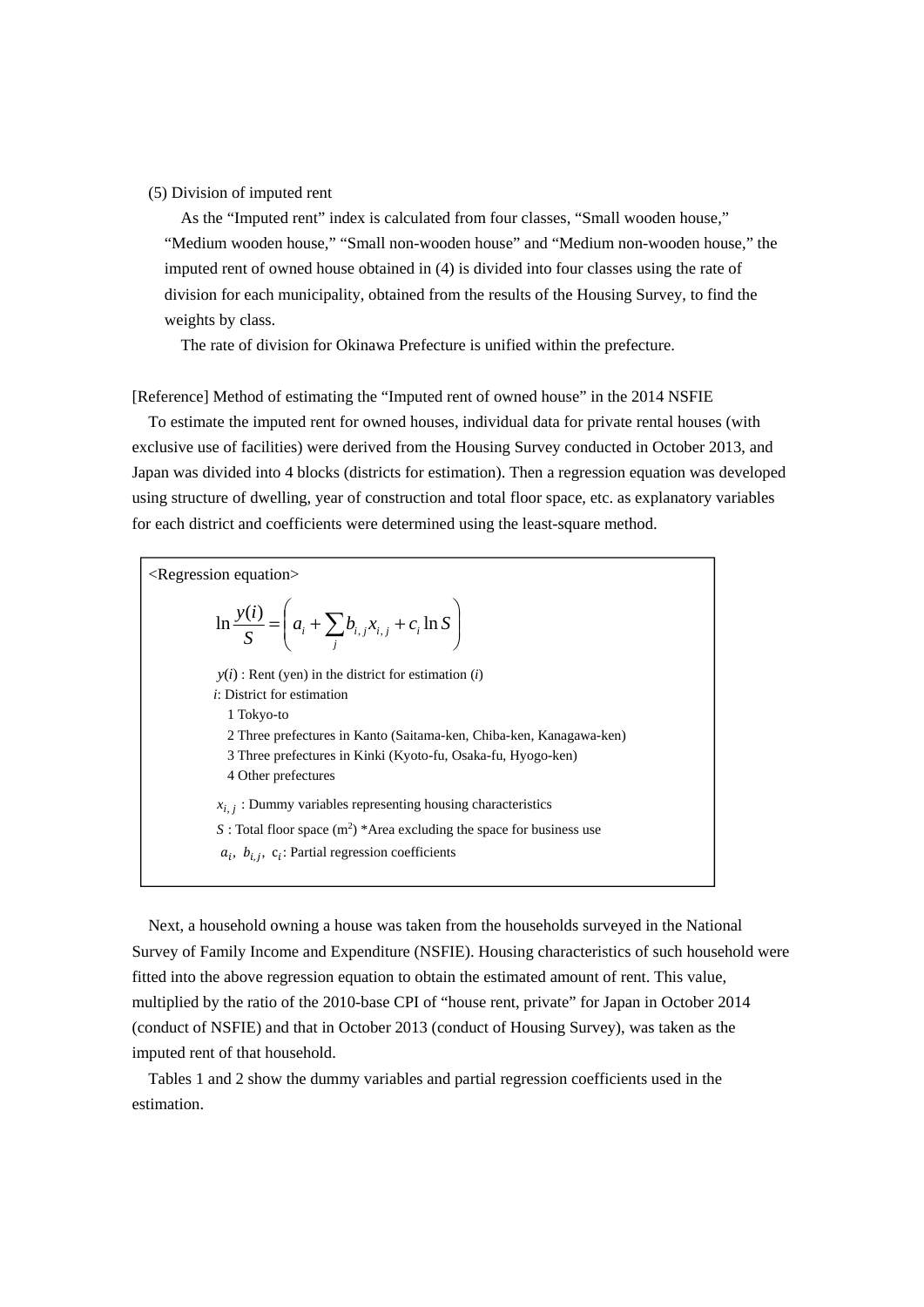## Table 1 Partial regression coefficients for dummy variables by districts for estimation in 2014 NSFIE

| Tokyo-to $(i = 1)$                 |                                    |                                                                     |                        |            |
|------------------------------------|------------------------------------|---------------------------------------------------------------------|------------------------|------------|
|                                    |                                    | Dummy variable                                                      | Coefficient            |            |
| Intercept                          |                                    |                                                                     | a <sub>1</sub>         | 9.76544    |
| Logarithm of the total floor space | c <sub>1</sub>                     | $-0.50223$                                                          |                        |            |
| Structure of                       | Detached wooden house<br>$x_{1:1}$ |                                                                     | $b_{l;l}$              | $\Omega$   |
| dwelling                           | $x_{1:2}$                          | Detached fire-retarding wooden house                                | $b_{1,2}$              | 0.08077    |
|                                    | $x_{1:3}$                          | Detached ferro-/steel framed concrete or steel construction house   | $b_{1,3}$              | 0.16409    |
|                                    | $x_{1:4}$                          | Other detached house                                                | $b_{\:\:l;\:4}$        |            |
|                                    | $x_{1:5}$                          | Wooden apartment house                                              | $b_{1,5}$              | 0.05146    |
|                                    | $x_{1:6}$                          | Fire-retarding wooden apartment house                               | $b_{1,6}$              | 0.07659    |
|                                    | $x_{1:7}$                          | Ferro-/steel framed concrete or steel construction apartment house  | $b_{1,7}$              | 0.18561    |
|                                    | $x_{1:8}$                          | Other apartment house                                               | $b_{\underline{1,8}}$  | 0.12735    |
|                                    | $x_{1:9}$                          | Other wooden construction                                           | $b_{1,9}$              | $\Omega$   |
|                                    | $x_{1:10}$                         | Other fire-retarding wooden construction                            | $b_{1:10}$             | 0.10382    |
|                                    | $x_{1:11}$                         | Other ferro-/steel framed concrete or steel constructions           | $b_{1,11}$             | 0.14548    |
|                                    | $x_{1:12}$                         | Others of others (other constructions $\times$ other architectures) | $b_{1;12}$             | $\Omega$   |
| Year of                            | $x_{1;13}$                         | $2011 -$                                                            | $b_{1,13}$             | $\Omega$   |
| construction                       | $x_{1;14}$                         | $2006 - 2010$                                                       | $b_{1,14}$             | 0.02045    |
|                                    | $x_{1;15}$                         | $2001 - 2005$                                                       | $b_{1;15}$             | $-0.03205$ |
|                                    | $x_{1:16}$                         | 1996 - 2000                                                         | $b_{1;16}$             | $-0.05359$ |
|                                    | $x_{1;17}$                         | 1991 - 1995                                                         | $b_{1;17}$             | $-0.10706$ |
|                                    | $x_{1;18}$                         | 1981 - 1992                                                         | $b_{1,18}$             | $-0.14827$ |
|                                    | $x_{1;19}$                         | 1971 - 1980                                                         | $b_{1:19}$             | $-0.20785$ |
|                                    | $x_{1:20}$                         | $-1970$                                                             | $b_{1,20}$             | $-0.31743$ |
| <b>District</b>                    | $x_{1,21}$                         | District 0                                                          | $b_{1,21}$             |            |
|                                    |                                    | $x_{1,22}$ District 1                                               | $b_{\frac{1:22}{}}$    | $-0.18071$ |
|                                    | $x_{1:23}$                         | District 2                                                          | $b_{1:23}$             | $-0.34761$ |
|                                    |                                    | $x_{1,24}$ District 3                                               | $b_{\underline{1;24}}$ | $-0.51762$ |
|                                    |                                    | $x_{1,25}$ District 4                                               | $b_{1:25}$             | $-0.66738$ |
|                                    |                                    | $x_{1,26}$ District 5                                               | $b_{l;\underline{26}}$ | $-1.07243$ |

## Three prefectures in Kanto  $(i = 2)$

|                                    | Dummy variable                     |                                                                         |                     |            |  |  |  |
|------------------------------------|------------------------------------|-------------------------------------------------------------------------|---------------------|------------|--|--|--|
| Intercept                          | a <sub>2</sub>                     |                                                                         |                     |            |  |  |  |
| Logarithm of the total floor space |                                    |                                                                         | $c_2$               | $-0.56634$ |  |  |  |
| Structure of                       | Detached wooden house<br>$x_{2:1}$ |                                                                         |                     |            |  |  |  |
| dwelling                           | $x_{2:2}$                          | Detached fire-retarding wooden house                                    | $b_{2,2}$           | 0.09881    |  |  |  |
|                                    | $x_{2:3}$                          | Detached ferro-/steel framed concrete or steel construction house       | $b_{2;3}$           | 0.13331    |  |  |  |
|                                    | $x_{2:4}$                          | Other detached house                                                    | $b_{2:4}$           | $\Omega$   |  |  |  |
|                                    | $x_{2.5}$                          | Wooden apartment house                                                  | $b_{2,5}$           | 0.05222    |  |  |  |
|                                    | $x_{2:6}$                          | Fire-resistant wooden apartment house                                   | $b_{2:6}$           | 0.0871     |  |  |  |
|                                    | $x_{2:7}$                          | Ferro-/steel framed concrete or steel construction apartment house      | $b_{2;7}$           | 0.16046    |  |  |  |
|                                    | $x_{2:8}$                          | Other apartment house                                                   | $b_{2,8}$           | 0.08694    |  |  |  |
|                                    | $x_{2.9}$                          | Other wooden construction                                               | $b_{2;9}$           | 0.05364    |  |  |  |
|                                    | $x_{2:10}$                         | Other fire-retarding wooden construction                                | $b_{2;10}$          | 0.12942    |  |  |  |
|                                    | $x_{2:11}$                         | Other ferro-/steel framed concrete or steel constructions<br>$b_{2;11}$ |                     | 0.1091     |  |  |  |
|                                    | $x_{2:12}$                         | Others of others (other constructions $\times$ other architectures)     | $b_{2;12}$          |            |  |  |  |
| Year of                            | $x_{2;13}$                         | $2011 -$                                                                | $b_{2,13}$          |            |  |  |  |
| construction                       | $x_{2:14}$                         | $2006 - 2010$                                                           | $b_{\frac{2:14}{}}$ | $-0.01334$ |  |  |  |
|                                    | $x_{2:15}$                         | $2001 - 2005$                                                           | $b_{2,15}$          | $-0.05331$ |  |  |  |
|                                    | $x_{2:16}$                         | 1996 - 2000                                                             | $b_{2,16}$          | $-0.05573$ |  |  |  |
|                                    | $x_{2:17}$                         | 1991 - 1995                                                             | $b_{\frac{2:17}{}}$ | $-0.11706$ |  |  |  |
|                                    | $x_{2;18}$                         | 1981 - 1990                                                             | $b_{2,18}$          | $-0.17362$ |  |  |  |
|                                    | $x_{2:19}$                         | 1971 - 1980                                                             | $b_{2;19}$          | $-0.24548$ |  |  |  |
|                                    | $x_{2;20}$                         | $-1970$                                                                 | $b_{2,20}$          | $-0.31536$ |  |  |  |
| <b>District</b>                    | $x_{2:21}$                         | District 0                                                              | $b_{2;21}$          |            |  |  |  |
|                                    | $x_{2:22}$                         | District 1                                                              | $b_{2;22}$          | $-0.20417$ |  |  |  |
|                                    | $x_{2,23}$                         | District 2                                                              | $b_{2,23}$          | $-0.32843$ |  |  |  |
|                                    |                                    | $x_{2,24}$ District 3                                                   | $b_{2,24}$          | $-0.41283$ |  |  |  |
|                                    |                                    | $x_{2,25}$ District 4                                                   | $b_{2,25}$          | $-0.51764$ |  |  |  |
|                                    |                                    | $x_{2,26}$ District 5                                                   | $b_{2,26}$          | $-0.65053$ |  |  |  |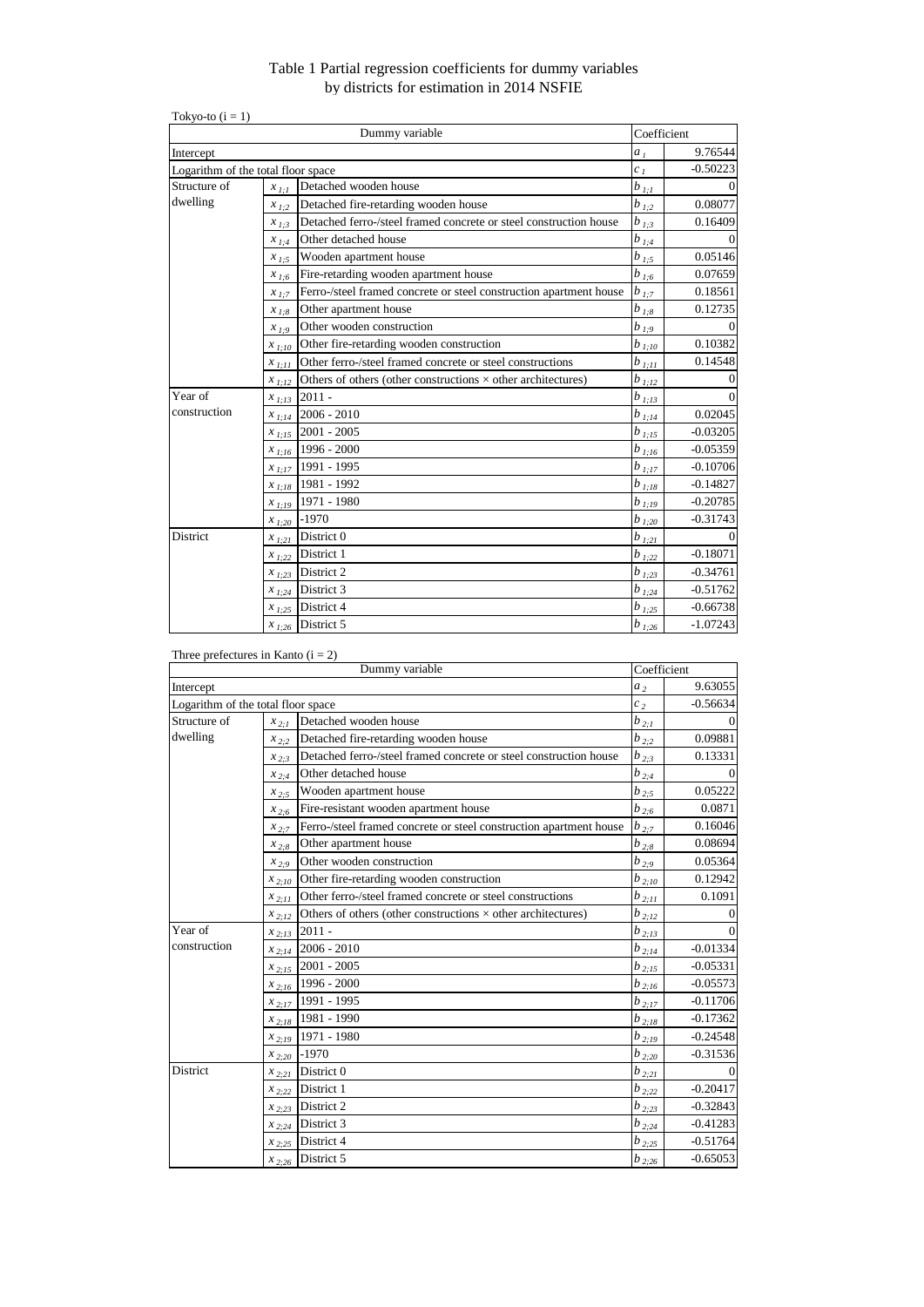Three prefectures in Kinki  $(i = 3)$ 

|                                    | Coefficient                                            |                                                                     |            |            |
|------------------------------------|--------------------------------------------------------|---------------------------------------------------------------------|------------|------------|
| Intercept                          |                                                        |                                                                     | $a_3$      | 9.44092    |
| Logarithm of the total floor space |                                                        |                                                                     | $c_3$      | $-0.5642$  |
| Structure of                       | Detached wooden house<br>$b_{3:1}$<br>$x_{3:1}$        |                                                                     |            |            |
| dwelling                           | $x_{3:2}$                                              | Detached fire-retarding wooden house                                | $b_{3;2}$  | 0.12699    |
|                                    | $x_{3:3}$                                              | Detached ferro-/steel framed concrete or steel construction house   | $b_{3;3}$  | 0.14894    |
|                                    | $x_{3:4}$                                              | Other detached house                                                | $b_{3,4}$  | $\Omega$   |
|                                    | $x_{3:5}$                                              | Wooden apartment house                                              | $b_{3:5}$  | 0.08503    |
|                                    | $x_{3:6}$                                              | Fire-retarding wooden apartment house                               | $b_{3;6}$  | 0.16948    |
|                                    | $x_{3:7}$                                              | Ferro-/steel framed concrete or steel construction apartment house  | $b_{3;7}$  | 0.25531    |
|                                    | $x_{3:8}$                                              | Other apartment house                                               | $b_{3;8}$  | 0.23087    |
|                                    | $x_{3:9}$                                              | Other wooden construction                                           | $b_{3,9}$  | 0.02245    |
|                                    | Other fire-retarding wooden construction<br>$x_{3:10}$ |                                                                     | $b_{3,10}$ | 0.11273    |
|                                    | $x_{3;11}$                                             | Other ferro-/steel framed concrete or steel constructions           | $b_{3;11}$ | 0.20261    |
|                                    | $x_{3:12}$                                             | Others of others (other constructions $\times$ other architectures) | $b_{3;12}$ | $\Omega$   |
| Year of                            | $x_{3;13}$                                             | $2011 -$                                                            | $b_{3;13}$ | $\Omega$   |
| construction                       | $x_{3;14}$                                             | $2006 - 2010$                                                       | $b_{3,14}$ | $\Omega$   |
|                                    | $x_{3;15}$                                             | $2001 - 2005$                                                       | $b_{3;15}$ | $-0.02074$ |
|                                    |                                                        | $x_{3,16}$ 1996 - 2000                                              | $b_{3;16}$ | $-0.05912$ |
|                                    |                                                        | $x_{3,17}$ 1991 - 1995                                              | $b_{3;17}$ | $-0.1034$  |
|                                    |                                                        | $x_{3,18}$ 1981 - 1990                                              | $b_{3,18}$ | $-0.15336$ |
|                                    |                                                        | $x_{3,19}$ 1971 - 1980                                              | $b_{3,19}$ | $-0.2283$  |
|                                    | $x_{3:20}$                                             | $-1970$                                                             | $b_{3;20}$ | $-0.35101$ |
| District                           | $x_{3;21}$                                             | District 0                                                          | $b_{3,21}$ |            |
|                                    | $x_{3;22}$                                             | District 1                                                          | $b_{3;22}$ | $-0.12103$ |
|                                    |                                                        | $x_{3,23}$ District 2                                               | $b_{3;23}$ | $-0.2404$  |
|                                    |                                                        | $x_{3,24}$ District 3                                               | $b_{3,24}$ | $-0.34843$ |
|                                    |                                                        | $x_{3,25}$ District 4                                               | $b_{3;25}$ | $-0.42556$ |
|                                    |                                                        | $x_{3,26}$ District 5                                               | $b_{3;26}$ | $-0.72372$ |

## Other prefectures  $(i = 4)$

|                                    | Coefficient |                                                                     |                        |            |  |  |  |
|------------------------------------|-------------|---------------------------------------------------------------------|------------------------|------------|--|--|--|
| Intercept                          |             |                                                                     |                        |            |  |  |  |
| Logarithm of the total floor space | $c_4$       | $-0.58162$                                                          |                        |            |  |  |  |
| Structure of                       | $x_{4:1}$   | Detached wooden house                                               | $b_{4;I}$              | 0          |  |  |  |
| dwelling                           | $x_{4:2}$   | Detached fire-retarding wooden house                                | $b_{4;2}$              | 0.09805    |  |  |  |
|                                    | $x_{4:3}$   | Detached ferro-/steel framed concrete or steel construction house   | $b_{4;3}$              | 0.10328    |  |  |  |
|                                    | $x_{4:4}$   | Other detached house                                                | $b_{4;4}$              | $\Omega$   |  |  |  |
|                                    | $x_{4:5}$   | Wooden apartment house                                              | $b_{4,5}$              | 0.13868    |  |  |  |
|                                    | $x_{4:6}$   | Fire-retarding wooden apartment house                               | $b_{4;6}$              | 0.18745    |  |  |  |
|                                    | $x_{4:7}$   | Ferro-/steel framed concrete or steel construction apartment house  | $b_{4;7}$              | 0.24119    |  |  |  |
|                                    | $x_{4:8}$   | Other apartment house                                               | $b_{4;\underline{8}}$  | 0.22189    |  |  |  |
|                                    | $x_{4,9}$   | Other wooden construction                                           | $b_{4,9}$              | $\Omega$   |  |  |  |
|                                    | $x_{4;10}$  | Other fire-retarding wooden construction                            | $b_{4;10}$             | 0.15991    |  |  |  |
|                                    | $x_{4:11}$  | Other ferro-/steel framed concrete or steel constructions           | $b_{4:11}$             | 0.19732    |  |  |  |
|                                    | $x_{4:12}$  | Others of others (other constructions $\times$ other architectures) | $b_{4:12}$             | $-0.20735$ |  |  |  |
| Year of                            | $x_{4:13}$  | $2011 -$                                                            | $b_{4:13}$             |            |  |  |  |
| construction                       |             | $x_{4,14}$ 2006 - 2010                                              | $b_{4;\underline{14}}$ | $-0.02189$ |  |  |  |
|                                    |             | $x_{4;15}$ 2001 - 2005                                              | $b_{4:15}$             | $-0.05559$ |  |  |  |
|                                    | $x_{4,16}$  | 1996 - 2000                                                         | $b_{4;16}$             | $-0.09661$ |  |  |  |
|                                    | $x_{4;17}$  | 1991 - 1995                                                         | $b_{4:17}$             | $-0.1553$  |  |  |  |
|                                    | $x_{4:18}$  | 1981 - 1990                                                         | $b_{4:18}$             | $-0.22752$ |  |  |  |
|                                    |             | $x_{4;19}$ 1971 - 1980                                              | $b_{4:19}$             | $-0.31214$ |  |  |  |
|                                    | $x_{4;20}$  | $-1970$                                                             | $b_{4;20}$             | $-0.45394$ |  |  |  |
| District                           | $x_{4;21}$  | District 0                                                          | $b_{4;21}$             |            |  |  |  |
|                                    |             | $x_{4,22}$ District 1                                               | $b_{4;22}$             | 0.03812    |  |  |  |
|                                    |             | $x_{4,23}$ District 2                                               | $b_{4,2,3}$            | 0.10064    |  |  |  |
|                                    |             | $x_{4,24}$ District 3                                               | $b_{4,24}$             | 0.13822    |  |  |  |
|                                    |             | $x_{4;25}$ District 4                                               | $b_{4;25}$             | 0.18093    |  |  |  |
|                                    |             | $x_{4,26}$ District 5                                               | $b_{4;26}$             | 0.22738    |  |  |  |
| City group                         | $x_{4:27}$  | Towns, villages and cities with population of less than 100,000     | $b_{4;27}$             | $\Omega$   |  |  |  |
|                                    | $x_{4,28}$  | Cities with population of over 100,000 and less than 300,000        | $b_{4;28}$             | 0.04646    |  |  |  |
|                                    | $x_{4,29}$  | Cities with population of over 300,000 and less than 1,000,000      | $b_{4,29}$             | 0.10948    |  |  |  |
|                                    |             | $x_{4,30}$ Cities with population of 1,000,000                      | $b_{4,30}$             | 0.19753    |  |  |  |